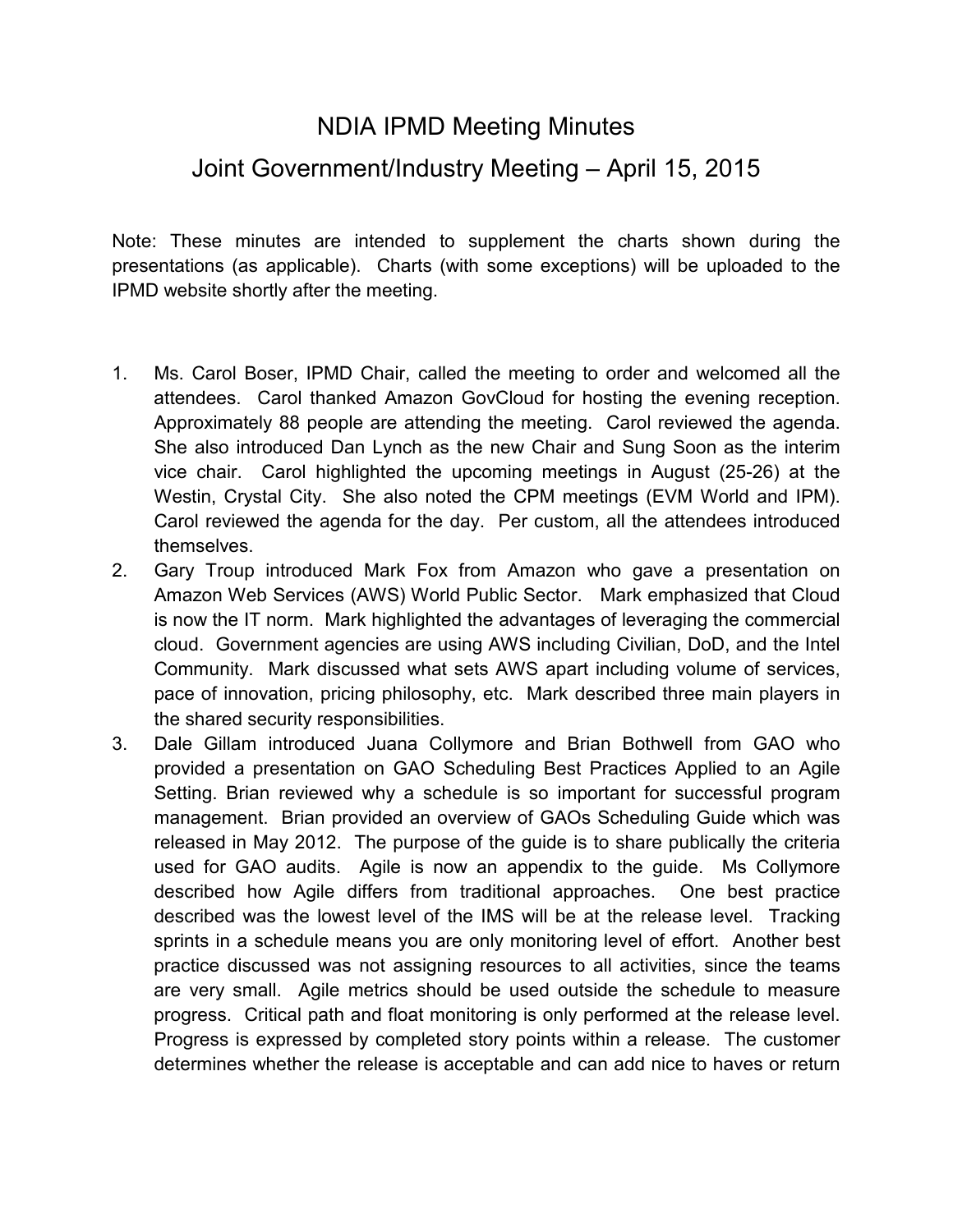stories to the product backlog for future consideration. Ms. Collymore concluded by showing a scorecard of how different agencies are performing Agile.

- 4. Ms Caroline Cremisi facilitated a panel discussion on Customer, Prime, and Subcontractors on the Aegis Baseline Air Defense Cruiser Development Program. Rick Jandrain (Customer) emphasized the importance of daily communication and trust in establishing effective working relationships. Lockheed Martin is the prime. Steve Yavorski from MSE (Subcontractor) discussed challenges that arose with fixing software and how important it was to be trusted by the prime. Challenges regarding planning for how many Change Requests were required put pressure on the work to be classified as LOE. LM stated that incentives were based on the how the whole system was performing versus just the subcontractor's piece. LM described creative approaches to handling a work stoppage and adjusting to customer requirements by using an LOE contract vehicle to rapidly provide needed support. The final question proposed to the panel regarded roadblocks. Alignment of goals and transparency were customer priorities. LM stated the transfer of requirements to the sub was particularly challenging due to the tight deadlines. MSE stated that staffing challenges regarding keeping key resources with legacy knowledge was critical. LM discussed the use of T&M contractual vehicles to handle non fee bearing work that was out of scope of the cost plus portion of the contract. Ms Cremisi closed by thanking the panel for sharing their experiences.
- 5. A break was conducted.
- 6. Bill Altman gave a prerecorded video introducing Mr. Mark Malatesta from the Tauri Group. Mark provided a presentation on How "a" Government Program Manager Manages a Program. Mark emphasized the importance of "balanced oversight": need, versus capability, versus cost. An important point made is there is no recipe for success, because in the end, it's all about people. Mark discussed the importance of looking at the whole program within the portfolio and being able to terminate a program if necessary. Mark discussed some of the best practices to improve program design from the start like framing assumptions, knowledge points, robust cost estimates (specifically ranges), independent and contrarian reviews, measurement, etc. Mark advocated management by talking and walking around. Mark was also a strong advocate of using EVM as one of the tools in the program manager's toolbox.
- 7. Mr. Jerald Kerby provided an entertaining introduction for Mr. Larry Tobin who delivered a presentation on the CAIWG Project Management Survey Results. The study assessed how well the agencies have instituted comprehensive cost and schedule management policies and procedures. The top two issues today are consistent with results obtained 20 years ago: scope and requirements management. Survey results based on 59 responses across a broad range of roles. Larry can be contacted at **larrytobin@comcast.net**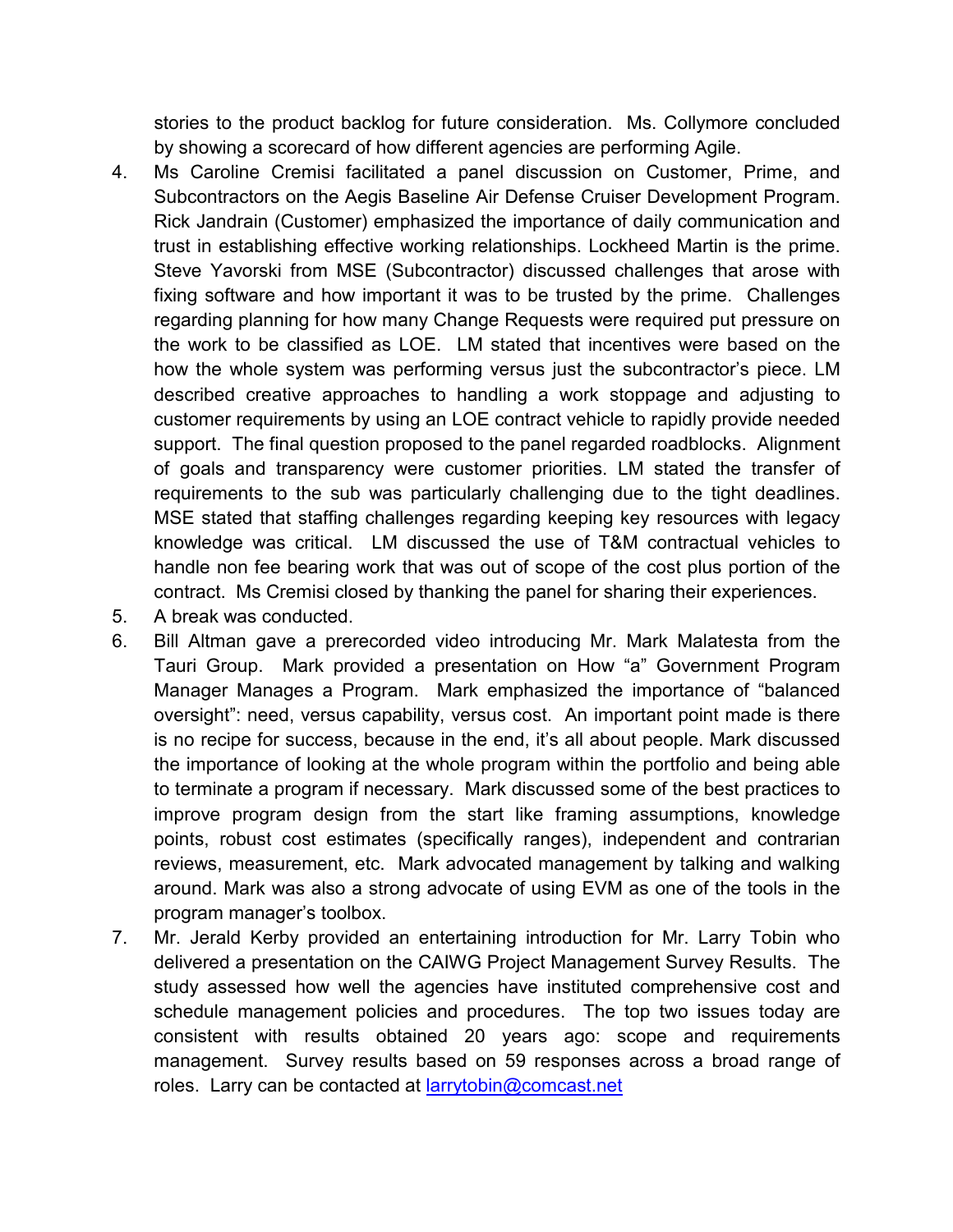- 8. Mr Gordon Kranz provided a PARCA Update. He introduced three new members supporting PARCA as well as the contractor support staff. Gordon reviewed the guiding principles driving PARCA's mission. Gordon described the state of EVM in 2011 which had many inconsistencies in its application, enforcement, and effectiveness. Significant events over the past four years were displayed in a timeline. PARCA has been very active in external communications focusing on building relationships and communicating policy to the EVM community. The recent release of the EVMSIG provides clarity regarding flexibility in applying EVM in an acceptable way. Gordon explained the Frank Kendall memo released April 9, 2015. EVM highlights include raising the threshold to \$100M for Compliance Reviews and Surveillance. The lower threshold (speculated at \$20M) was not specifically mentioned, but surveillance reviews to determine EVMS compliance with EIA 748 guidelines would be conducted only on an exception basis. The process requires an update to the DFARs and Mr. Kendall might be supportive of an interim agreement, since updating the DFARS takes time. Gordon reiterated that for ACAT1 programs the central repository is still the official source for EVM data. PARCA is using the Agile methodology to manage work assignments at PARCA. PARCA is working with DAU to incorporate EVM appropriately in their training curriculum. Today, significant progress has been made since 2011. Looking forward, expect a DFARS update. Gordon reached out for ideas for continuing improvement and provided a link to submit thoughts and questions. Questions were answered from the audience. For IDIQ contracts, task orders should be added together to determine if the threshold is exceeded. The DFARS will provide greater clarity. DoD Instruction 5000.2 Table 8 will likely require updating. CADE (CSDR) wants actuals from the accounting system (not interested in ETCs). This could be a significant benefit. PARCA is expecting suggestions on changes to the MILSTD 881 to accommodate construction and services modifications.
- 9. A lunch break was conducted.
- 10. Joe Sweeney provided a DCMA update. Mr. Sweeney emphasized that our goal is to do integrated program management well. With the release of Better Buying Power 3.0, DCMA is interested in suggestions for improvements. DCMA is using the EVMSIG as the new standard now. Additional pilots for the data driven testing approach are expected. Mr. Sweeney reviewed some of the feedback companies provided on improving operations and lowering cost. The first topic was having different hubs interpret compliance differently. When asked to raise their hands, many people have experienced this inconsistency. A suggestion was made for using a Wikipedia like posting to provide clarification on gray areas. The contractors and DCMA could go to one source for an embellished explanation. A suggestion to not duplicate a validation review for a different cage code when the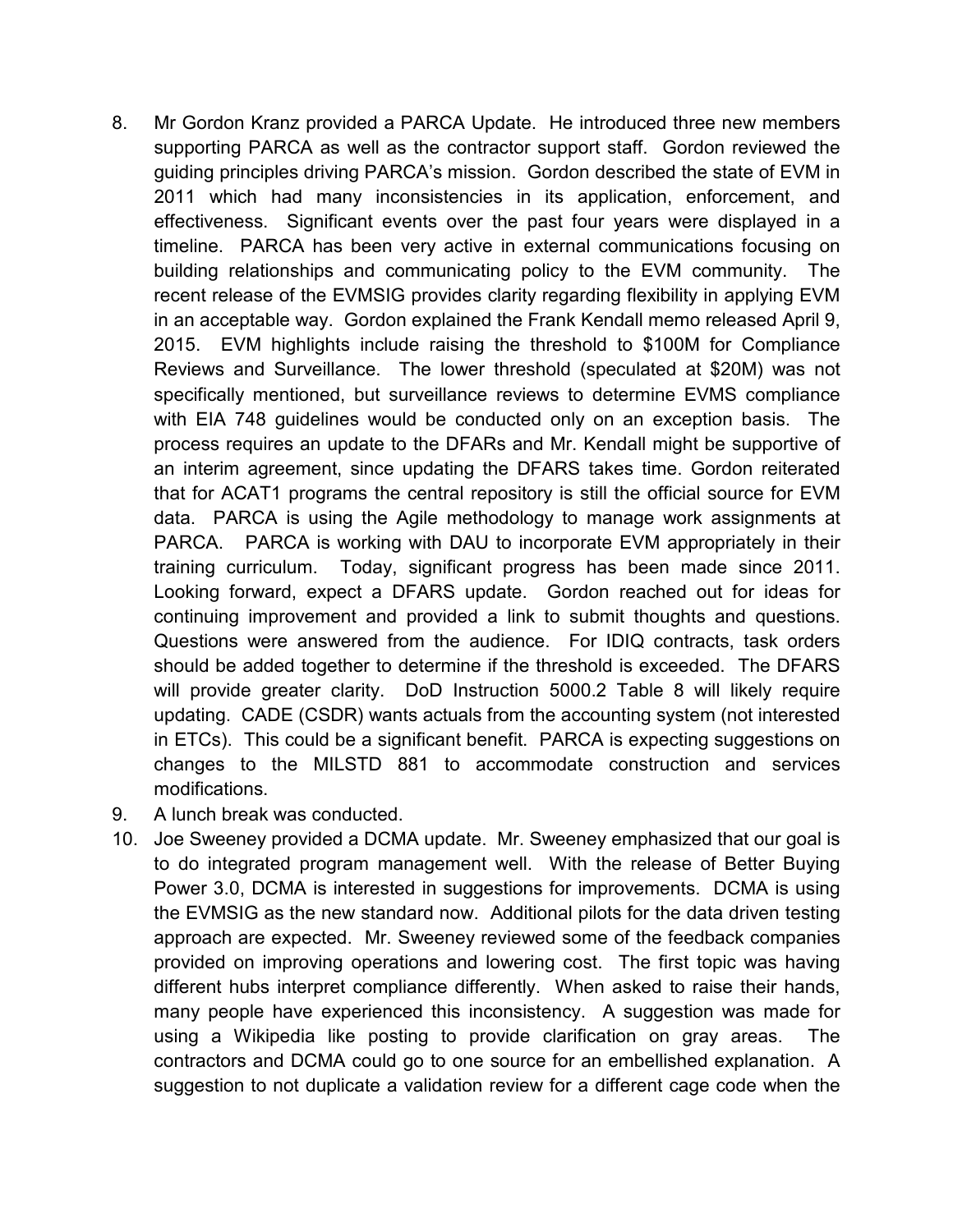same system description is being utilized from a cage code that was approved. A discussion was held regarding the need to approve a company's system description versus assessing compliance with EIA 748. A question was posed on whether the newly released EVMSIG will affect DRs written based on the other documentation. Joe said DCMA will need some addition time to internally work those issues and solutions.

- 11. Melvin Frank presented on the subject of improving EVM and Project Management Integration in the Department of Energy. DOE is pursuing creating a risk assessment process that yields independent and unbiased advice above the line management on the program. The organization was presented and discussed and the EVM requirements were plotted against the DOE acquisition lifecycle. Emphasis was placed on getting EVM activities involved early in the lifecycle process. DOE issues with EVM issues are similar to other agencies. A new initiative has been launched to improve the integration of EVM and program management. A plan exists to create a final report to document ideas and the path forward. A survey was distributed with 88 responses received. The primary message is consistency. DOE expects to follow the DoD regarding the use of the EVMSIG. Additional documentation will include an interpretation handbook that goes into more detail. Qualifying Expectations Lines of Inquiry (QE LOI) includes 351 detailed items to assess compliance against. This should improve consistency in interpreting compliance. Melvin discussed the timeline for completing the EVMSIH. A draft is expected in September, 2105. DOE is following an approach to surveillance similar to DCMA with data-driven testing. A central repository is also used to store contractor performance data. The PARS II system was based on Dekker modules and plans are in place to transition to UNCFACT Scheme. Three new handbooks have been developed and training was improved as was the encouragement of obtaining EVM certifications like the EVP. In closing, Melvin emphasized that DOE will continue to make improvements to improve efficiency and effectiveness.
- 12. Barbra Phillips announced a CPM Agile meeting on April 22, 2015 at 4:30 PM to 7:00 PM at the Hyatt Regency Reston. Go to mycpm.org for more information.
- 13. Dale Gillam facilitated a panel discussion on Current Trends and Lessons Learned for Effective Contracting. Dale provided and overview of an ongoing series of events related to contracting and encouraged everyone to participate. The panel was asked about LPTA, bid to win, versus bid to execute. Bid to win is common when requirements aren't well known. Bid to execute is used more by incumbents. These are disconnects with communicating and understanding requirements. Government should know what the "should costs" are. It was recommended to not bid on everything and be selective on what you bid on. Another question came in about how to handle AUW not being definitized quickly. Ms Scheider said it often